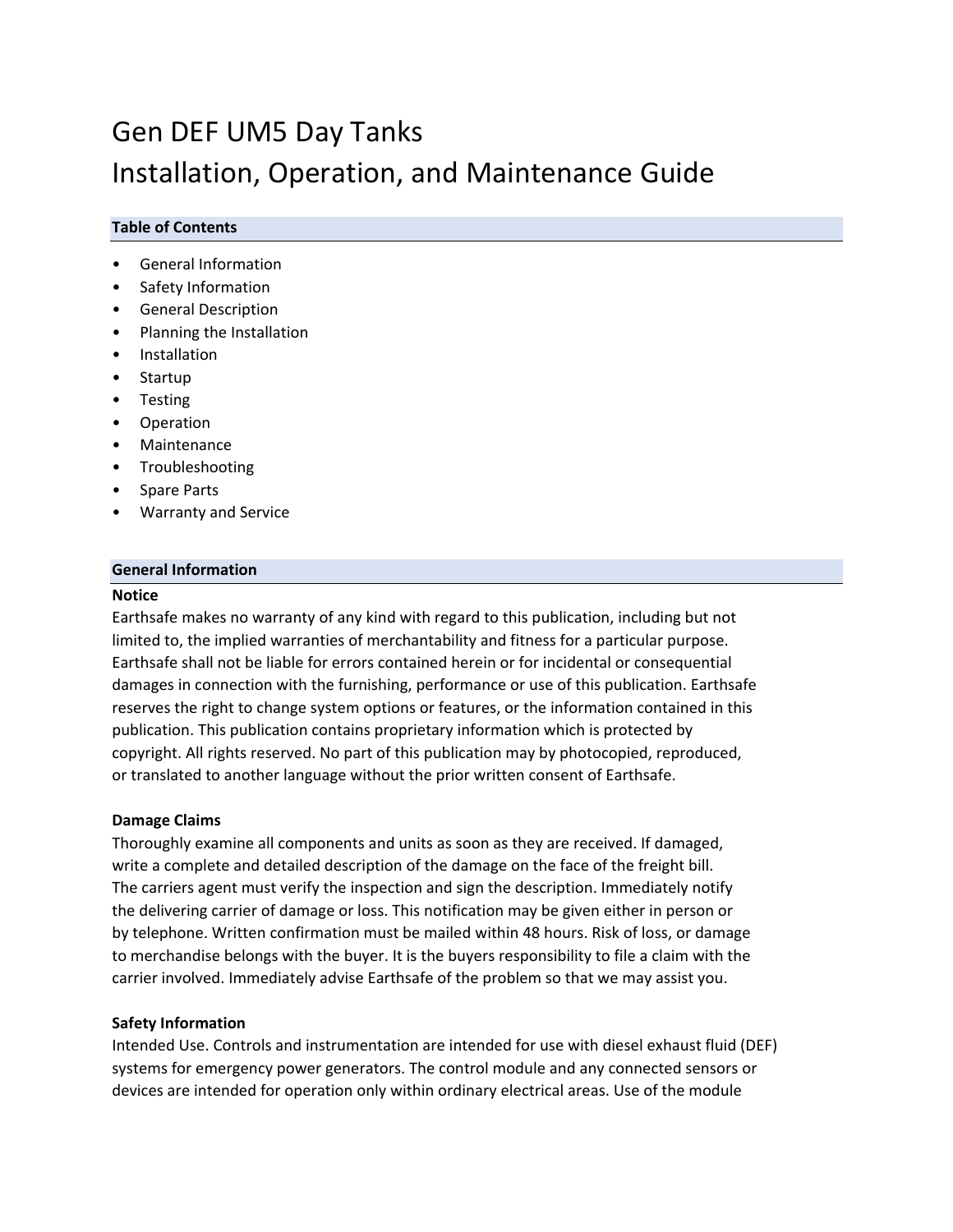and connected sensors or devices within hazardous electrical areas is prohibited.

## **Intellectual Property**

The equipment and software described herein are the property of Earthsafe Systems, Inc. and are protected by various trademarks and patents.

## **Safety Information**

## **Safety Notice:**

Improper installation, operation, or maintenance may cause serious injury or death and/or result in damage to the unit and/or other equipment. Earthsafe's warranty does not cover failure due to improper installation, operation, or maintenance.

This information must be fully read before beginning installation, operation, or maintenance of equipment and must be kept with equipment. Equipment must be installed, operated, and maintained only by suitably trained and qualified persons.

## **General Safety Instructions**

The following safety instructions must be followed and adhered to at all times.

Before opening any tank fitting, pipe system, pump, or valve be sure that:

- Any pressure in the chamber has been completely vented through the appropriate openings or connections.
- The electrical system means has been "locked out" or otherwise been made non-operational so that it cannot be started while work is being done on the equipment.
- You have obtained appropriate material safety data sheet (MSDS) and understand and follow all precautions appropriate for the safe handling of the material.

Install pressure gauges/sensors at piping and pump connections to the equipment to monitor pressures.

Use extreme caution when lifting the tank and associated equipment. Suitable lifting devices should be used when appropriate.

Avoid contact with hot areas of the tank, pump or equipment. Certain operating conditions, temperature control devices, improper installation, improper operation, and improper maintenance can all cause high temperatures on the pump or equipment.

Protect tanks, pumps and piping systems with pressure relief devices.

The equipment must be installed in a matter that allows safe access for routine maintenance and for inspection during operation to check for leakage and monitor operation.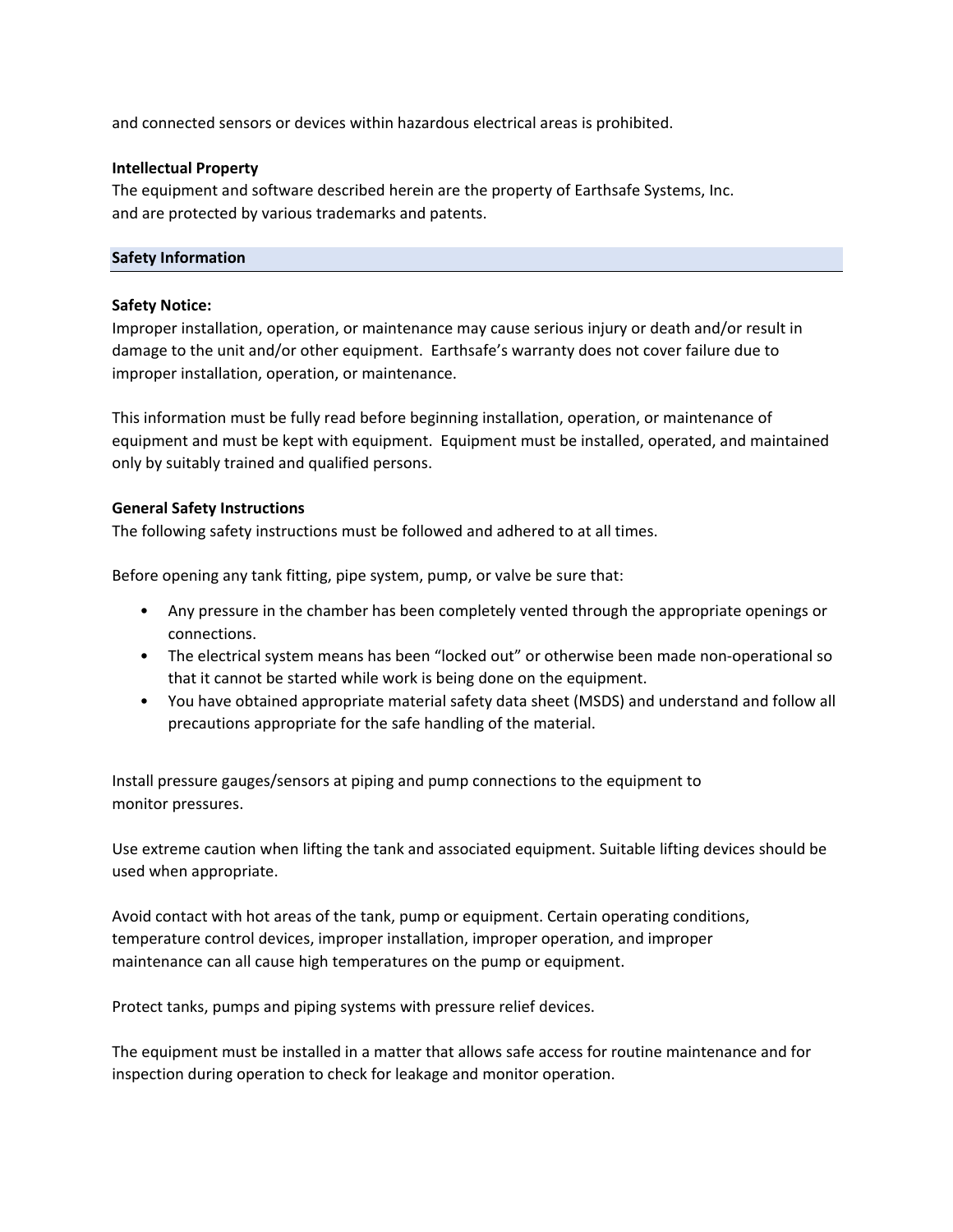## **General Description**

The UM5 Tank for DEF storage is used to supply generator SCR emissions control systems. UM5 Tanks are available as stainless steel or High Density Polyethylene (HDPE). Tanks may be single wall, double wall, or double wall with insulation.

**Stand Alone Tank:** The UM5 tank can be used as a stand alone tank. The generator SCR control panel may have an internal suction pump to draw DEF from the tank and deliver to the SCR equipment.

**Buffer Tank Supply:** The UM5 can be equipped with a simplex or duplex transfer pump to circulate DEF in a pressure controlled loop to supply a single or multiple DEF reservoirs or buffer tanks.

**Head Tank for Reservoir Refill**: Standard generator engines may be equipped with onboard DEF reservoirs. The reservoirs are often equipped with special instrumentation and highly integrated to the engine emissions compliance. The UM5 DEF tank can be setup as a head tank to gravity feed and refill the standard DEF reservoir for the engine.

**Application Guide:** See the Earthsafe Generator DEF Application Guide for additional information.

## **Physical Description**



- 1. Primary Tank: Stainless Steel 304 or High Density Polyethylene 9HDPE
- 2. Containment: Optional Double Wall Construction
- 3. Insulation: Optional Insulation protected between Double walls
- 4. Control Panel Support: Support for Control / Instrument Panel
- 5. Floor Anchor: 4 Point anchor locations
- 6. Tank Fittings: NPT Tank Fittings Bonded to Tank
- 7. DEF Suction: Suction Tube Connection with Foot Valve
- 8. Sight Glass: Side Connections for Sight level Tubing
- 9. Side Wall Port: Tank Drain or Flooded Suction Port
- 10. Tank Fill: Adapter and Cap for Manual Fill
- 11. Vent: 2" Tank Opening with Vent Cap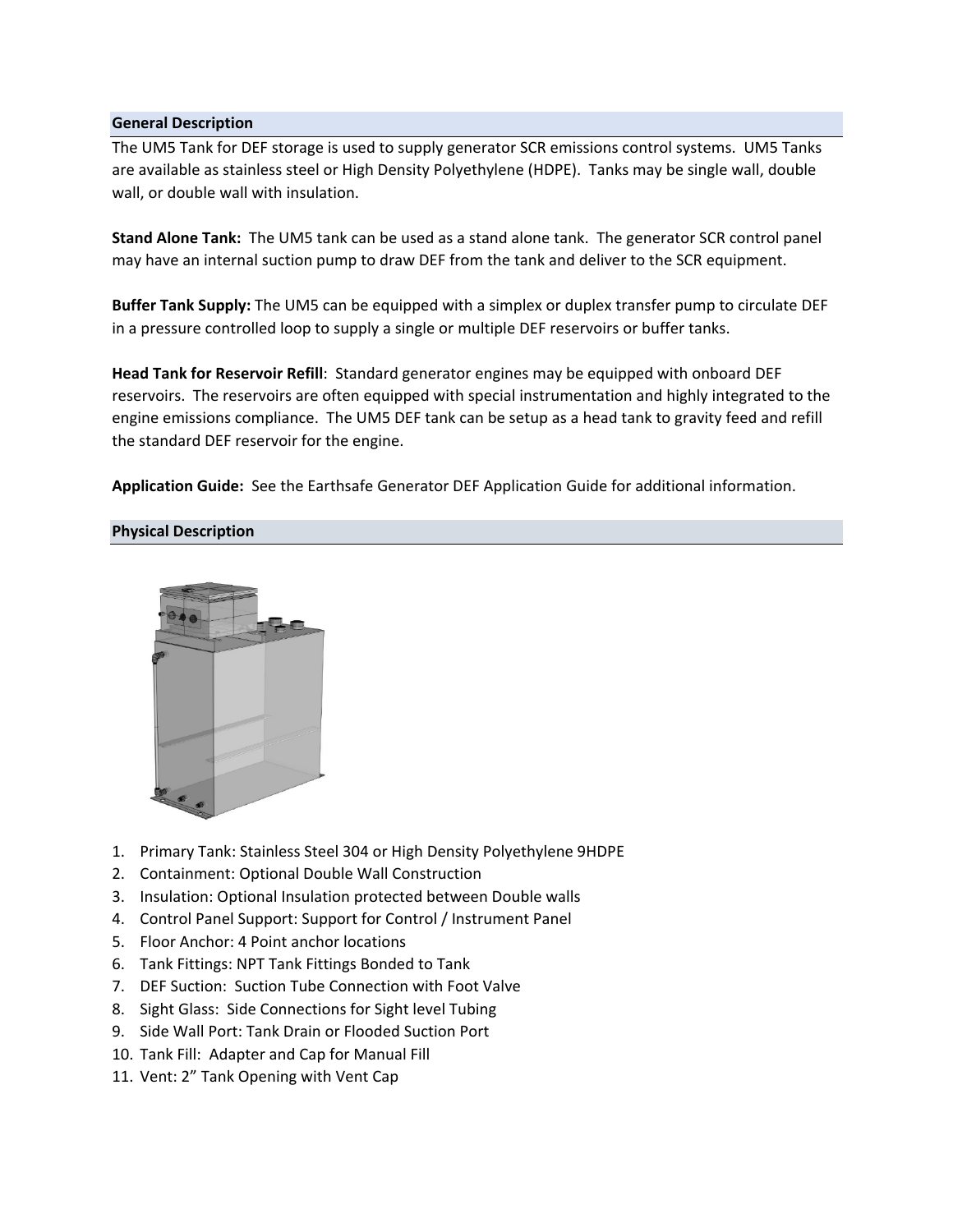## **Planning the Installation**

## **Location**

- 1. Location: Locate the tank as close as practical to the engine generator.
- 2. Accessibility: The tank should be located where it is accessible for inspection, maintenance, and repair.

## **Piping**

- 1. Size the DEF supply piping to minimize frictional head loss based on the design flow.
- 2. Be sure the inside of the pipe is clean before connecting to the day tank.
- 3. Be sure allowance is made for expansion and contraction of the piping so the tank connections are not stressed by the piping.

## **Installation**

- 1. Remove packaging and inspect for shipping damage. Note any shipping damage on the shipping ticket and notify Earthsafe within 24 hours of receipt.
- 2. Set unit at installation location. Use proper handling procedures to avoid damage to the unit.
- 3. Install anchor bolts at 4 corners. Use 3/8 IN minimum diameter bolts or as required for local code compliance.
- 4. Connect power to tank control panel. Reference specific installation instructions and wiring diagrams for the control panel.
- 5. Pressure test hydrostatically by filling with clean water and observing water level over 24 hour period. Air testing of tanks is not permitted and will void warranty.
- 6. Clean field installed piping. Clean all dirt and debris from field installed piping prior to connecting to the tank.
- 7. Connect piping to inlet and outlet. Confirm that field piping is independently supported to avoid stress on the pump set piping.
- 8. If required, install vent piping to terminate to the building or enclosure exterior.

## **Startup**

- 1. Visually inspect tank installation and associated equipment and piping for proper installation and absence of physical damage.
- 2. Confirm that all connection below liquid level are liquid tight and closed.
- 3. Confirm that a vent is installed on the tank to prevent pressure buildup during filling.
- 4. Confirm that top of tank is clear of dirt and debris.
- 5. Remove fill cap and visually inspect inside of tank for cleanliness.
- 6. Fill Tank to 50 % level by transferring from drum, totes, containers, or bulk truck.
- 7. Inspect the exterior of the tank for leaks or excessive deformation.
- 8. Continue to fill the tank to maximum 95% tank level. Inspect exterior of tank. Replace tank fill cap.
- 9. If a pump is to draw DEF from the tank, operate the pump to confirm prime of the suction pipe. Continue the pump startup procedure in accordance with its written instructions.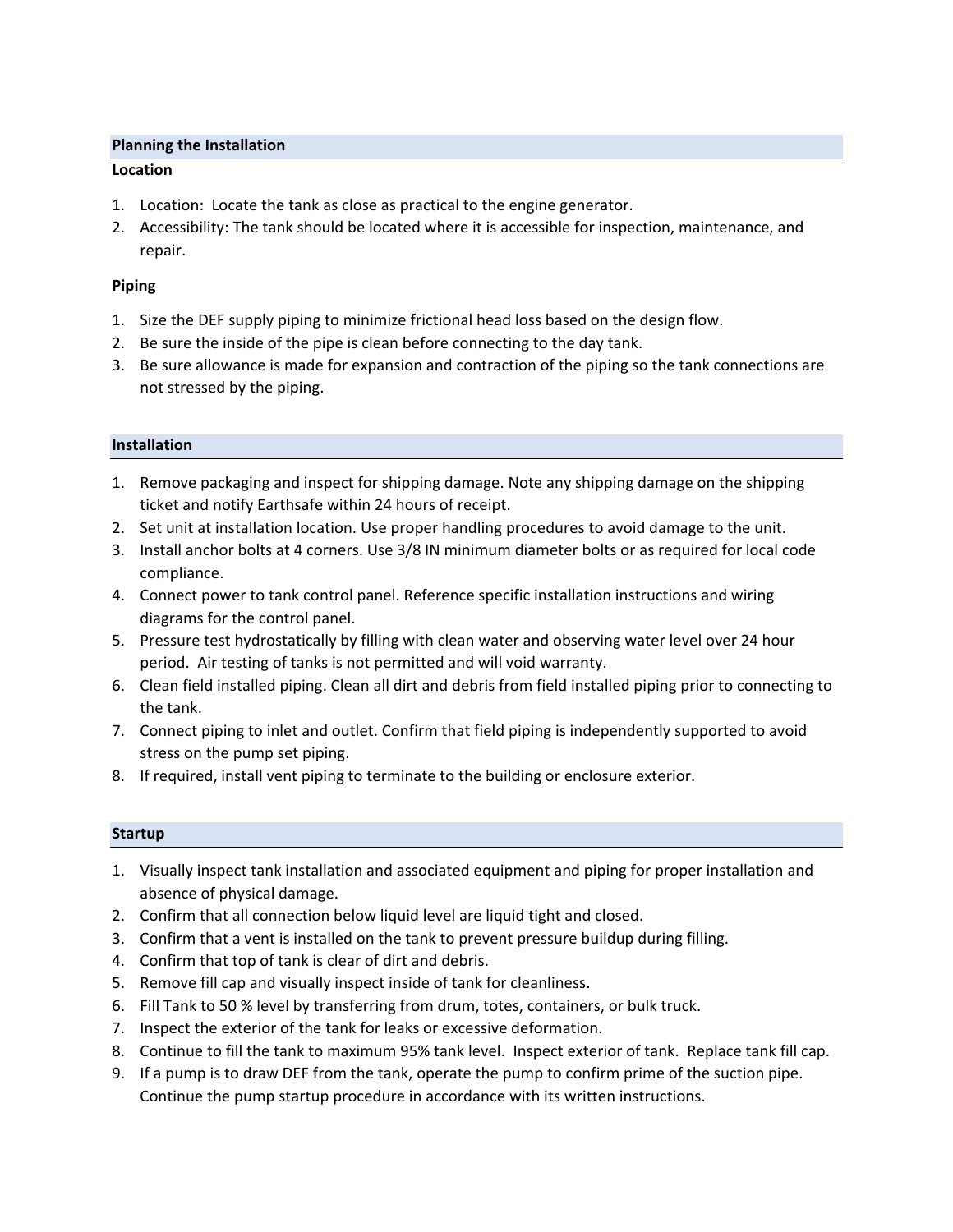10. Startup accessory equipment in accordance with its written instructions.

## **Testing**

The tank may be tested hydrostatically by filling with water to 100% level. Record or mark the fluid height at the start of the test period. After a 24 hour period confirm that fluid level is unchanged. Drain water from the tank.

Air testing of HDPE tanks is not permitted and will void warranty.

## **Startup Checklist**

| Item           | <b>Description</b>                                                                 | Confirm |
|----------------|------------------------------------------------------------------------------------|---------|
| $\mathbf{1}$   | Visual inspection of tank and associated equipment for no damage                   |         |
| $\overline{2}$ | Tank and associated equipment is clean and clear of debris                         |         |
| 3              | Tank is securely anchored at 4 points                                              |         |
| 4              | Associated piping is supported and does not cause stress on tank or tank fittings. |         |
| 5              | Tank fittings below liquid level are liquid tight and closed                       |         |
| 6              | Manual isolation valves are installed and closed in piping system where            |         |
|                | connections are below liquid level or subject to siphon of fluid from tank         |         |
| $\overline{7}$ | Tank vent is installed and assures that tank filling or emptying will not deform   |         |
|                | tank.                                                                              |         |
| 8              | All associated piping and devices are confirmed to be compatible with DEF.         |         |
| 9              | Associated equipment with electrical connections is properly installed. All        |         |
|                | electrical devices are in a safe de-energized condition until startup of this      |         |
|                | equipment is performed in accordance with written instructions.                    |         |
| 10             | The tank filling method (manual or by transfer pump) is designed to prevent        |         |
|                | spills or overfills and has been inspected and approved by a competent person.     |         |
| 11             | All required safety items are complete and available in the tank area including    |         |
|                | personal protective equipment (PPE), MSDS sheets, spill cleanup material. All      |         |
|                | required safety training has been performed.                                       |         |

#### **Operation and Maintenance**

- 1. Visually inspect tank exterior periodically for signs of leakage or damage.
- 2. Visually inspect tank exterior for dirt or engine fluids. Wipe clean as necessary.
- 3. Monitor fluid levels and refill tank as required.
- 4. Tank Pumps, Heaters, Controller operation. Refer to individual manuals for details of day tank operations.

#### **Troubleshooting**

| <b>Observation</b>    | Troubleshooting                    |
|-----------------------|------------------------------------|
| Tank Wall Deformation | Check that tank is properly vented |